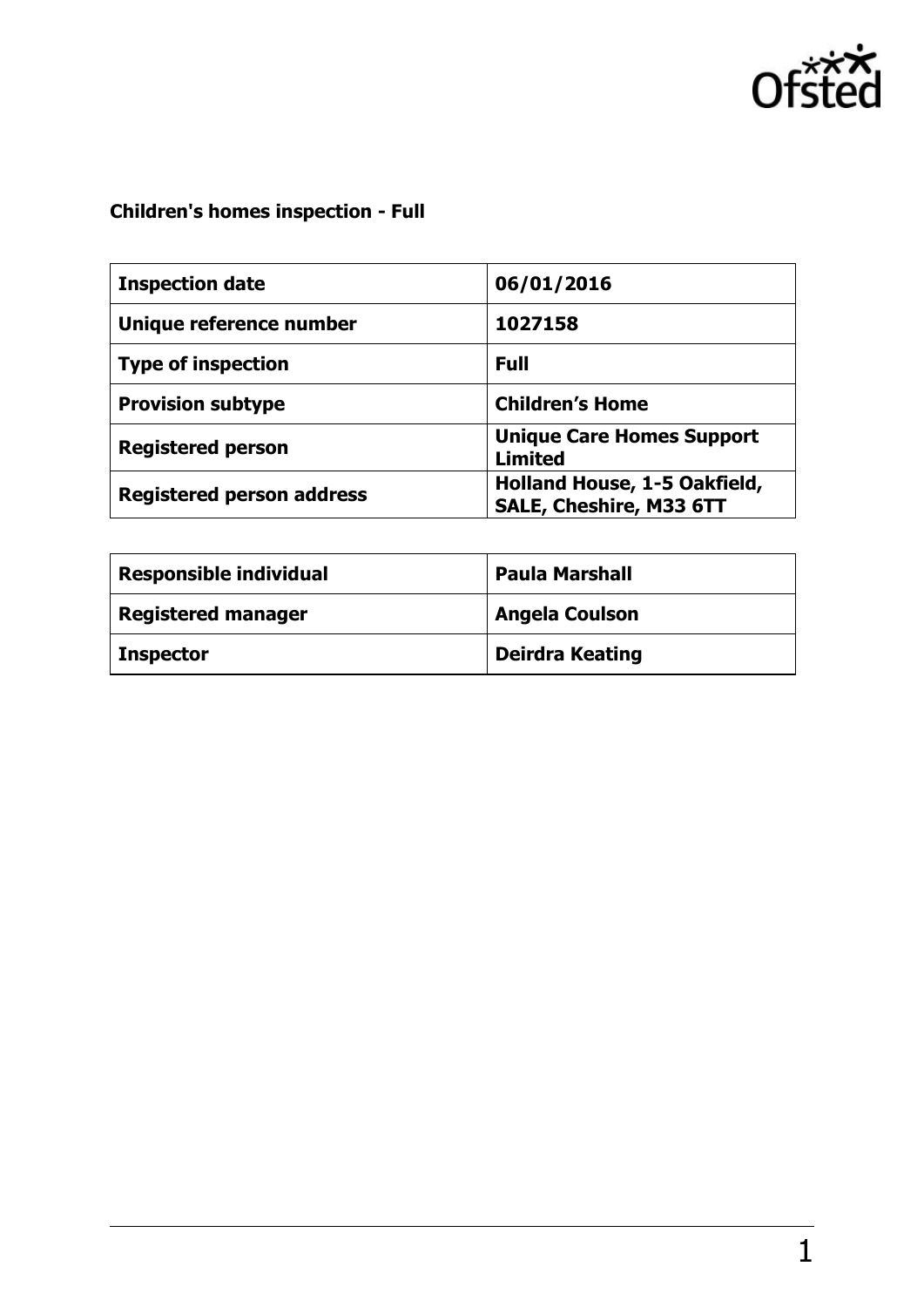

| <b>Inspection date</b>                                                                            | 06/01/2016  |  |
|---------------------------------------------------------------------------------------------------|-------------|--|
| <b>Previous inspection judgement</b>                                                              | N/A         |  |
| <b>Enforcement action since last</b><br>inspection                                                | <b>None</b> |  |
| This inspection                                                                                   |             |  |
| The overall experiences and<br>progress of children and<br>young people living in the<br>home are | Good        |  |
| The children's home provides effective services that meet the requirements for<br>good.           |             |  |
| How well children and<br>young people are helped<br>and protected                                 | Good        |  |
| The impact and<br>effectiveness of leaders and<br>managers                                        | Good        |  |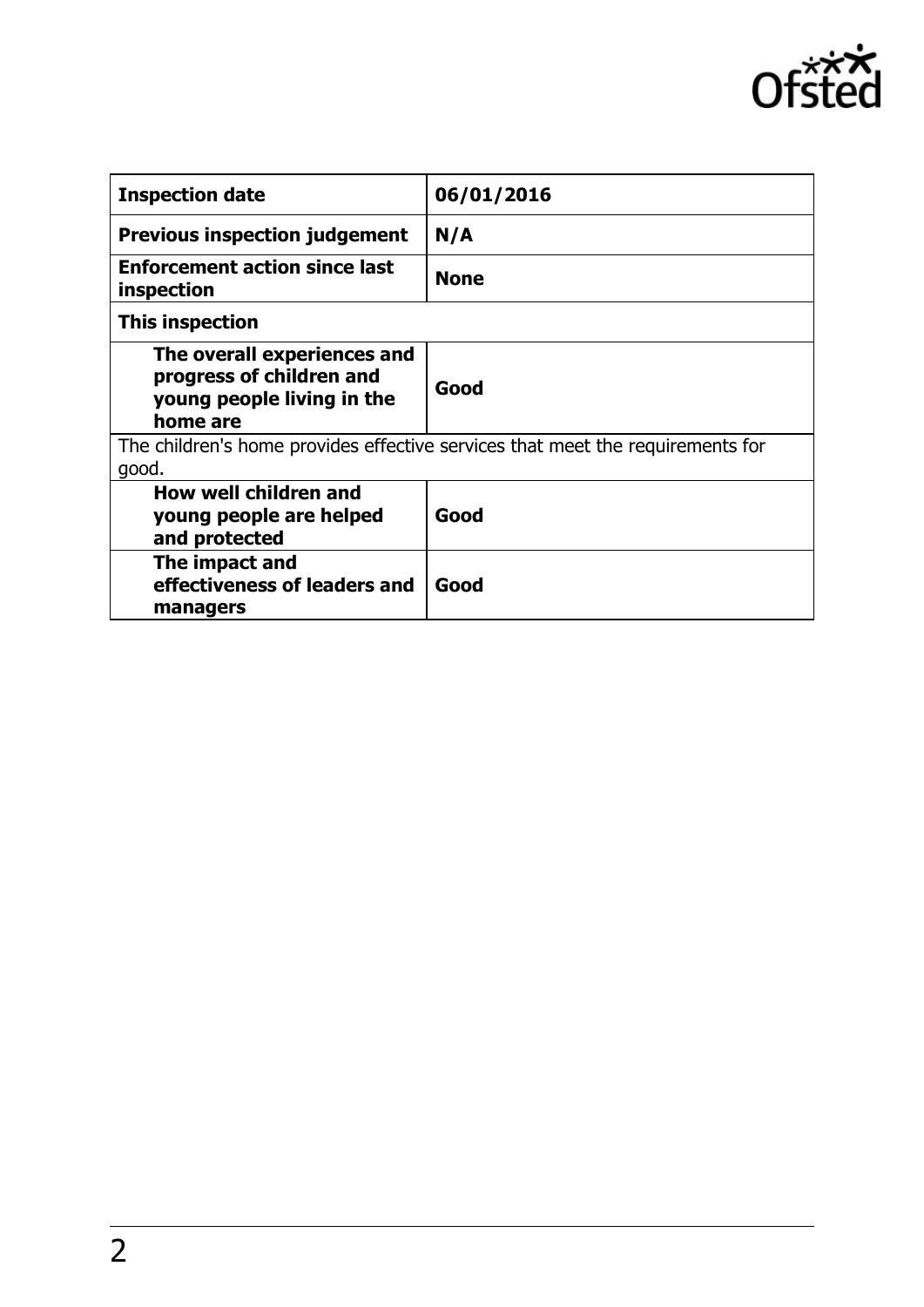

## **1027158**

## **Summary of findings**

### **The children's home provision is good because:**

- Young people benefit from tailored care that has created stability in their lives enabling them to make progress.
- Risk taking behaviour is minimal there is clear success in keeping young people safe.
- Attendance and engagement in education is consistently good.
- Behaviour is good, clear boundaries are maintained with a strong emphasis on positive reinforcement.
- There are effective working relationships with parents and external professionals.
- The staff team are led by the manager who is committed to improving the home and the quality of young people's experiences.
- The behaviour management plan and risk assessment for a young person has not been followed through in one instance. This was immediately identified by the manager who has addressed this.
- External monthly monitoring lacks depth; there are areas that have been overlooked.
- There are some procedures in relation to staff conduct and comfort breaks that have not been clearly defined.
- There are significant gaps in key worker records. Priority has been given to building relationships and assessing young people's needs. While this is of benefit these records are poor.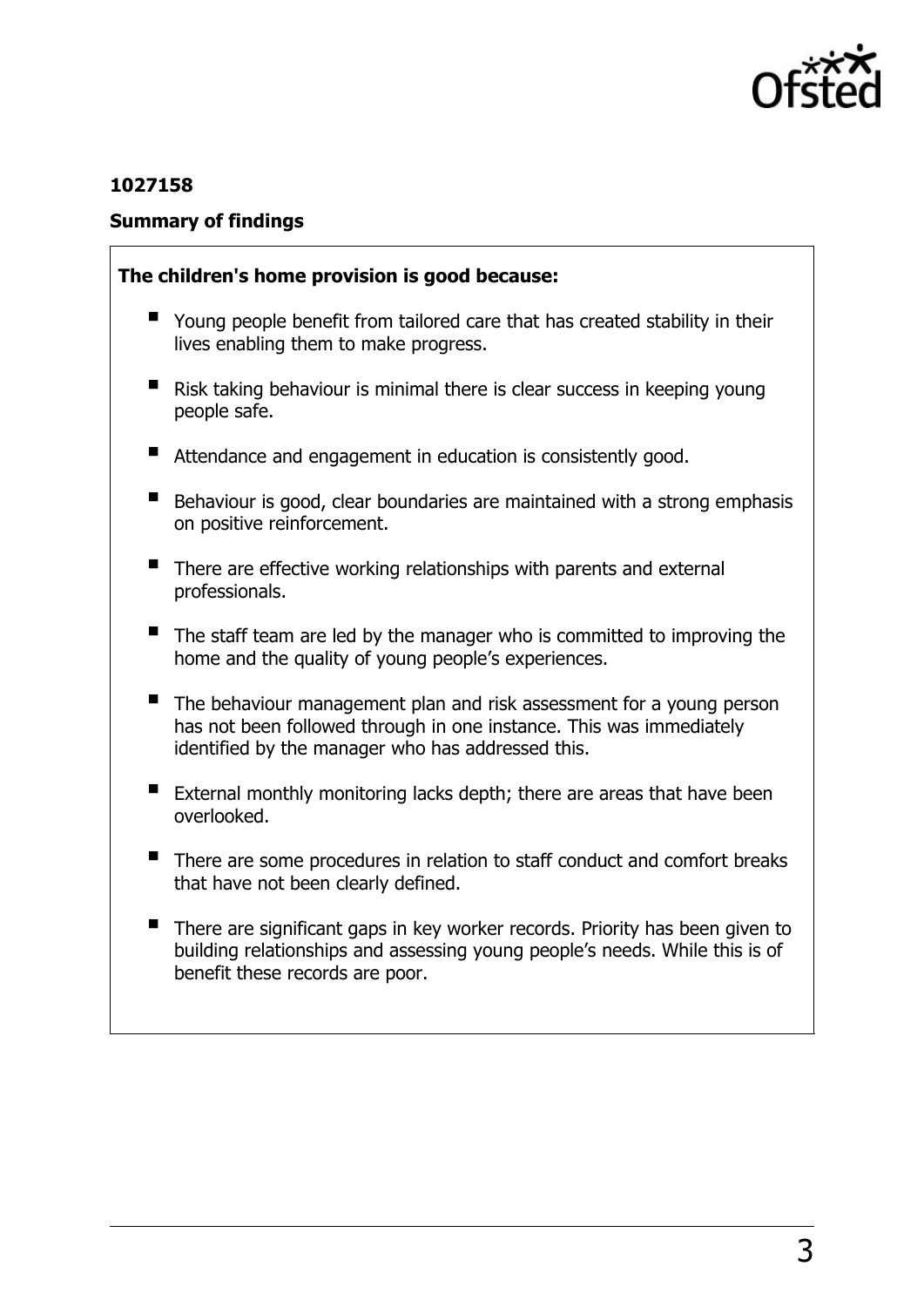

## **What does the children's home need to do to improve?**

#### **Recommendations**

To improve the quality and standards of care further the service should take account of the following recommendation(s):

Ensure that details of the steps the home will take to manage any assessed risk on a day to day basis are followed. This is in relation to risk assessments. (The Guide to the Quality Standards, page 42 paragraph 9.5)

Ensure that all staff consistently follow the home policies and procedures for the benefit of the children in the homes care. This is in regard to providing clear guidance for staff in relation to using mobile phones and smoking on the premises. (The Guide to the Quality Standards, page 54 paragraph 10.20)

Ensure that the independent person makes a rigorous and impartial assessment of the homes arrangements for safeguarding and promoting the welfare of children in the home. In particular the length and timing of the visit and monitoring the records supporting positive behaviour management.(The Guide to the Quality Standards, page 65 paragraph 15.5)

Ensure staff understand their important role in encouraging the child to reflect on and understand their history. Staff should keep and encourage children to keep appropriate memorabilia of the time spent living at the home and help them record significant life events. This is with regard to the upkeep of keyworker records. (The Guide to the Quality Standards, page 62 paragraph 14.5)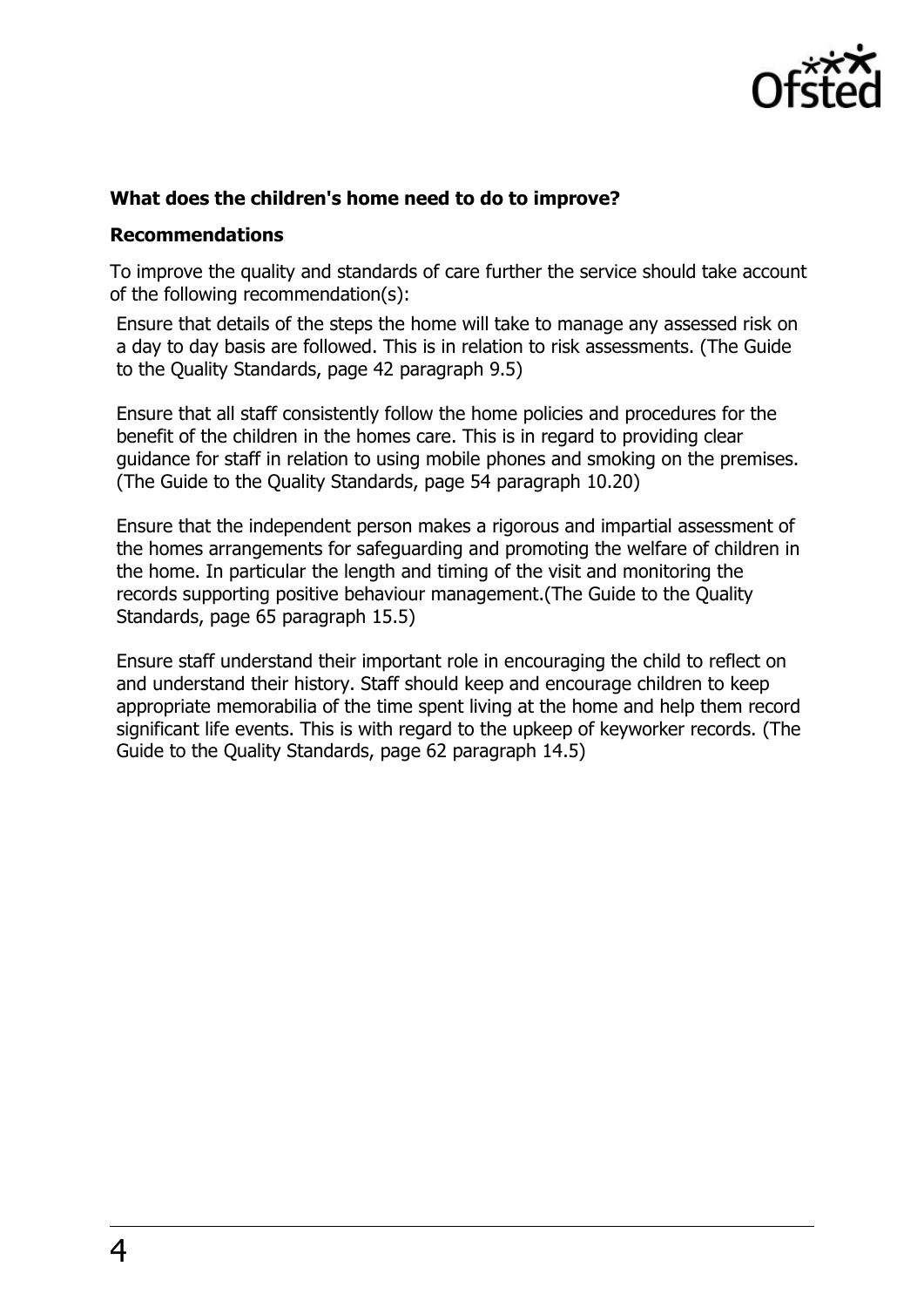

# **Full report**

## **Information about this children's home**

The home is one of three children's homes run by a private organisation which also operates a school. The home provides accommodation for up to six children who have emotional and behavioural difficulties. This is the services first inspection since registration.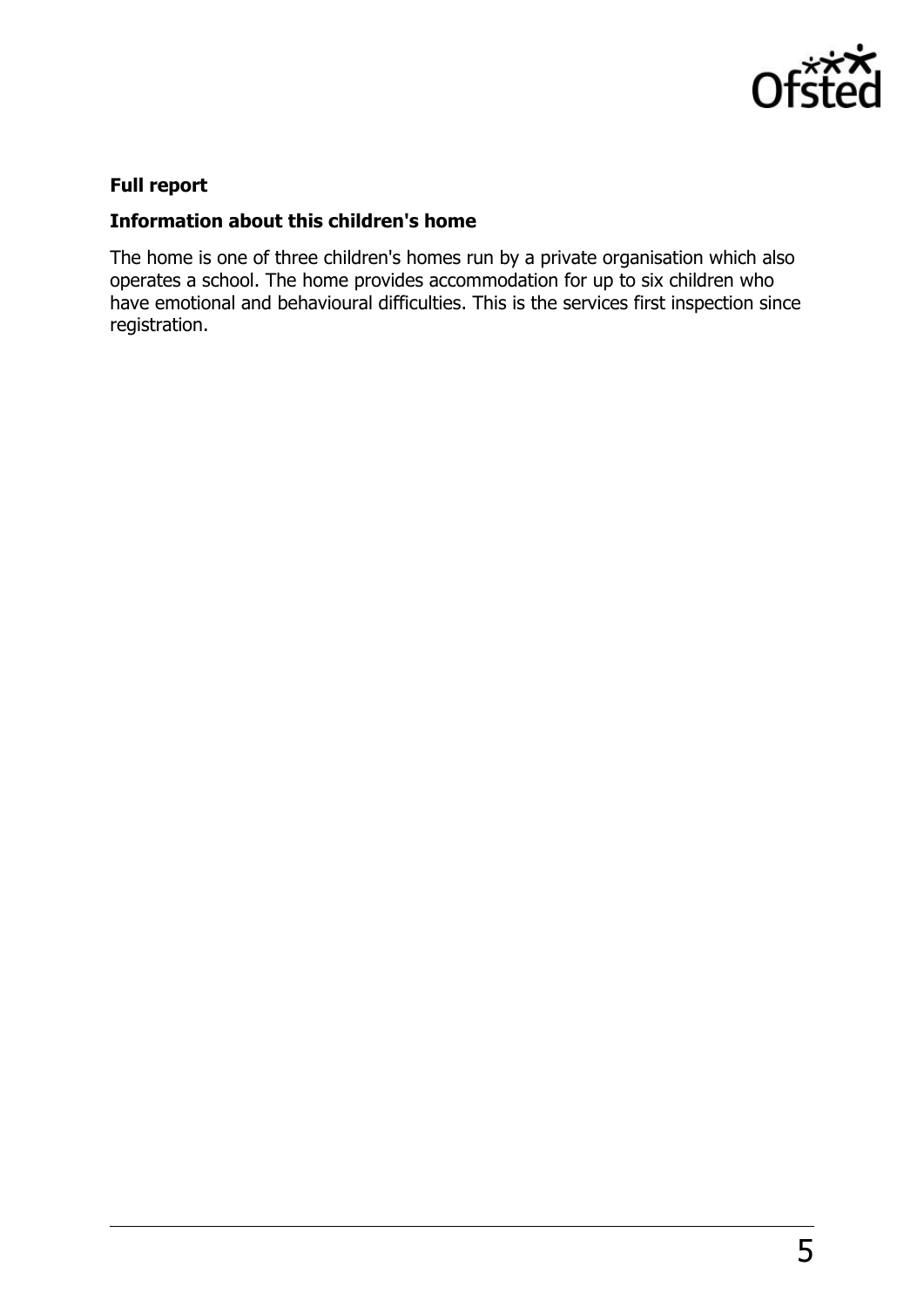

# **Inspection Judgements**

|                                                                                                                                                                                                                                                                                                                                                                                                                                                                                                  | Judgement grade |  |
|--------------------------------------------------------------------------------------------------------------------------------------------------------------------------------------------------------------------------------------------------------------------------------------------------------------------------------------------------------------------------------------------------------------------------------------------------------------------------------------------------|-----------------|--|
| The overall experiences and<br>progress of children and young<br>people living in the home are                                                                                                                                                                                                                                                                                                                                                                                                   | Good            |  |
| Young people are happy and are positive about the staff who care for them. They<br>are aware of why they are at the home and recognise the benefits this provides.<br>Those making transition to family homes say that they will miss the home. One<br>young person said: 'I feel really settled here and it feels homely'.                                                                                                                                                                      |                 |  |
| Relationships between staff and young people are good. Young people identify<br>particular staff as being their 'rock'. This has helped young people build<br>fundamental attachments. Staff facilitate activities and spend quality time with<br>young people. Topical issues are explored with young people, however, these are<br>not regularly captured in key worker records which are intermittent.                                                                                        |                 |  |
| Regular meetings with young people capture their wishes and feelings. Young<br>people are willing to contribute in the knowledge that staff are keen to hear their<br>opinions. A young person said: 'The meetings we have help us share plans, ideas<br>and decide on food for the week. They cook things we like, the beds are comfy<br>and the house is cosy. I feel at home.' Young people know they have a voice in the<br>home and that their views are valued by staff.                   |                 |  |
| Young people have improved their physical health since being at the home. Access<br>to health practitioners, correct diagnosis and medication has improved their health<br>outcomes. Young people attend the dentist, the orthodontist and are encouraged<br>to eat a healthy diet. Food is freshly cooked and provides balanced and nutritious<br>meals. Young people sit around table enjoying social meal times. They have good<br>table etiquette and assist staff with after-dinner chores. |                 |  |
| All young people have educational provision and attendance is good. This has been<br>significant for several young people who have made extremely good progress in<br>this area. This demonstrates evidence in attainment and engagement giving<br>potential for them to access further education courses of their choice.                                                                                                                                                                       |                 |  |
| Young people benefit from an orderly house and clear routines. This supports their<br>attendance and attainment. They take part in group activities visiting; the cinema,<br>theme parks, going to the coast and bowling. Young people prefer after school<br>clubs and outings from the home as opposed to community clubs. This is<br>representative of their age and preference to spend time with one another or                                                                             |                 |  |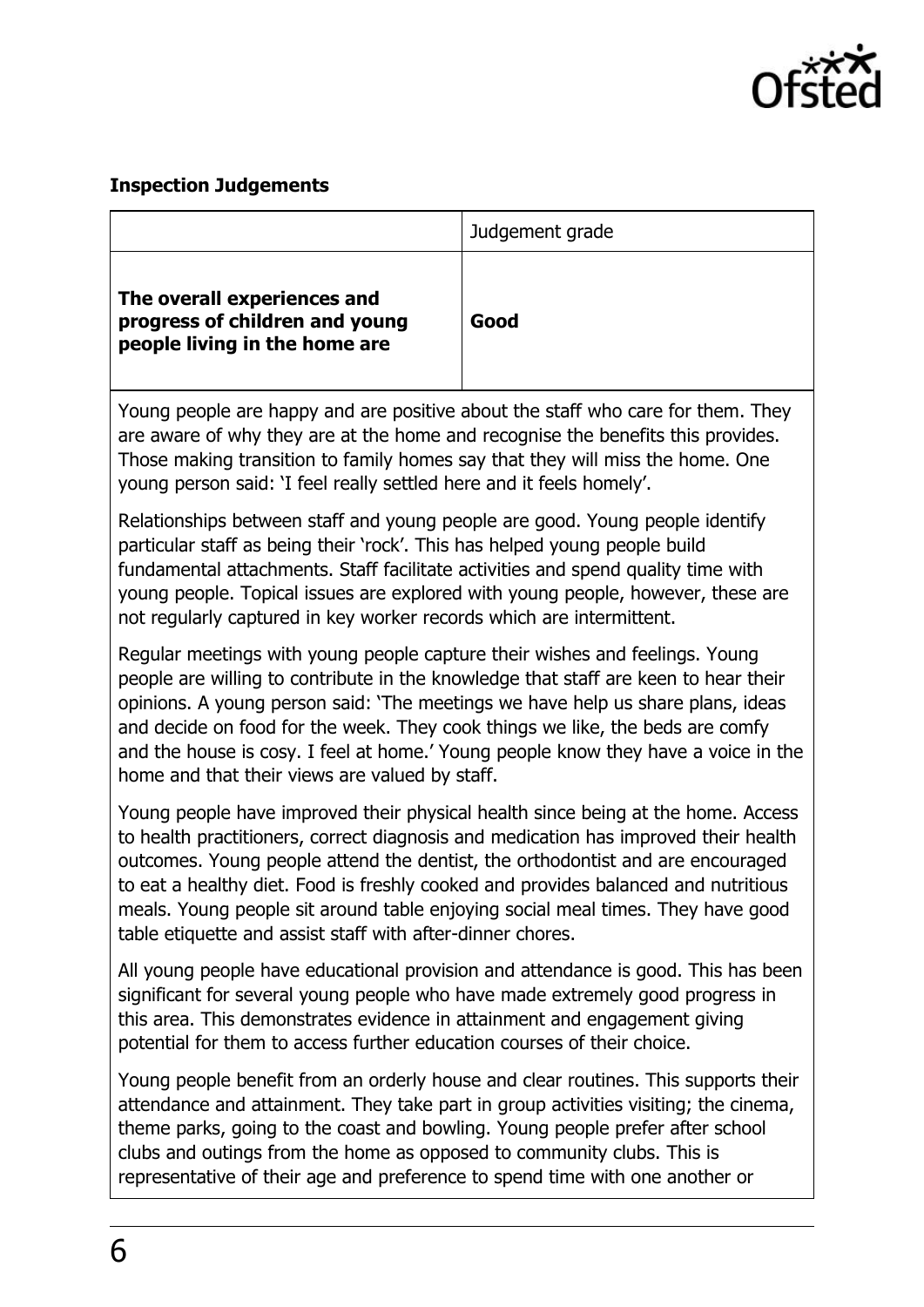

peers.

Transitions have been managed well especially given that two young people were placed with minimal notice. Parents and social workers have highlighted positive relationships with parents and support for young people returning to family homes.

|                                                                | Judgement grade |
|----------------------------------------------------------------|-----------------|
| How well children and young<br>people are helped and protected | Good            |

The home have been successful in keeping young people safe and reducing pertinent risks. Staff have a good understanding of risks and clear assessment of these guides safe practice. There have been no incidences of young people missing from the home, despite this being highlighted as a previous concern. Staff have helped young people change their responses. On one occasion a young person went missing while on contact. Staff collected the young person without delay and returned them to the home.

Staff are confident about the management of risk and the particular triggers to young people who are at risk of exploitation. Staff are highly vigilant. Visitors to the home are challenged immediately and asked for identification. Risk assessments are detailed and robust. Rules are shared and consistently upheld. These measures are agreed with young people who are fully aware of why they are placed and are proud of the changes they have made since being at the home. A young person summarised: 'I am high risk at the moment and know that I kept going missing from the last home but have stopped this since being her.'

There have been five physical interventions in five months. Supporting records include a debrief and are comprehensive. They demonstrate the necessity for the intervention. Staff are trained to ensure interventions are safe and recognised holds are used. However, one report shows that staff were not sensitive to the triggers for the young person as highlighted in their safety risk assessment. This could compromise their de-escalation strategies.

Bullying is not identified as an issue. The dynamics between young people are relatively good. Young people speak kindly about one another and enjoy each other's company. Disagreements are minor and representative of a family home. The atmosphere is calm, young people appear relaxed and comfortable. They confirm that they feel safe and their belongings are safe.

Staff adopt a non-punitive approach building on positive reinforcement and helping young people know that their efforts are appreciated. They are aware of young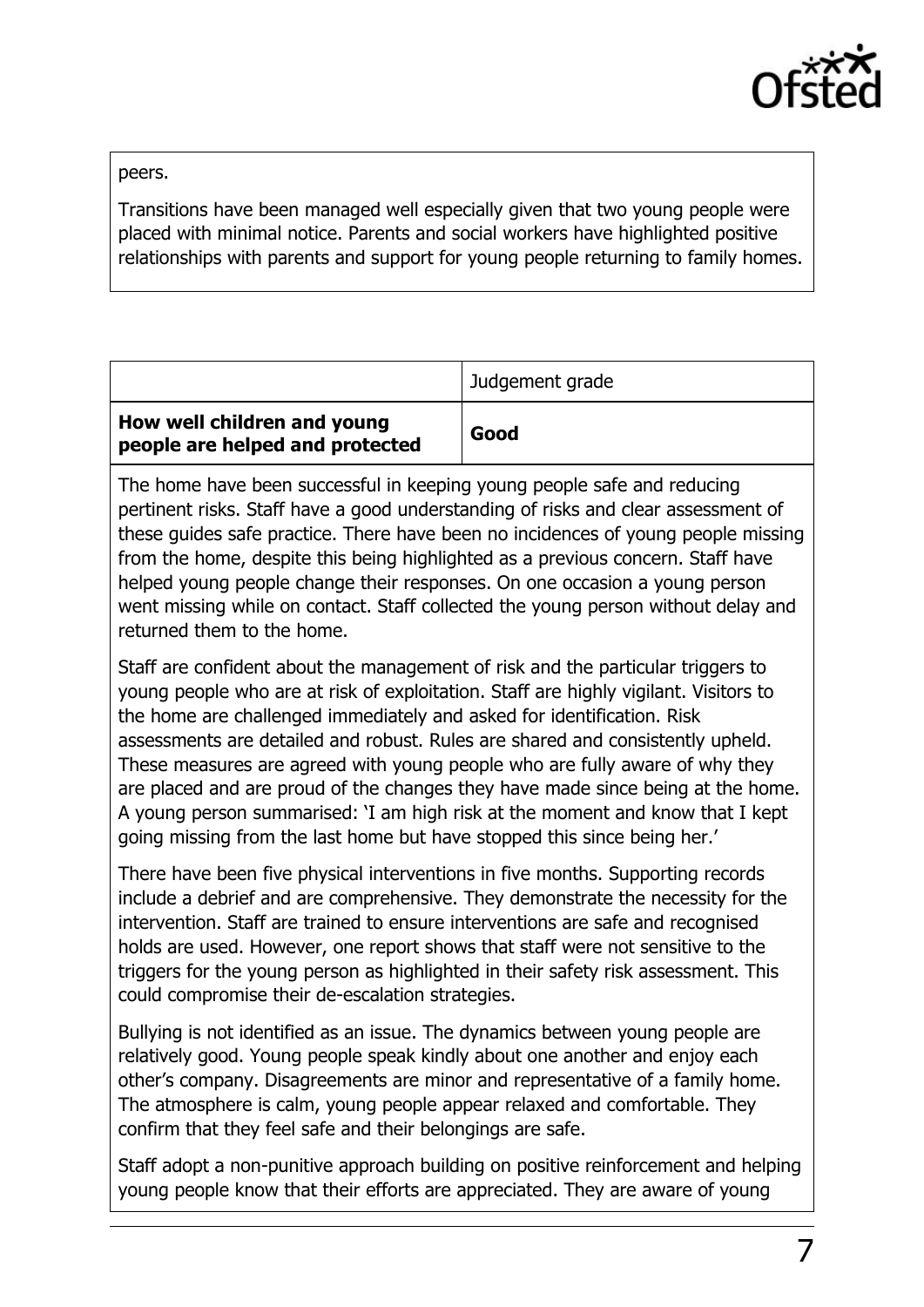

people's backgrounds and show acceptance and tolerance while maintaining safe boundaries. This has resulted in a high number of rewards in relation to few sanctions.

A robust location risk assessment ensures that police are aware of risks to individuals and supports staff in their efforts to minimise these.

The home is carefully maintained with regular service checks on appliances and fire prevention equipment. This protects young people from fire and household hazards.

|                                                         | Judgement grade |
|---------------------------------------------------------|-----------------|
| The impact and effectiveness of<br>leaders and managers | Good            |

The registered manager has been in post since the home opened in September 2015. She is an efficient manager who was qualified to a level four and has completed her level five qualification without delay to support her managerial role. This demonstrates a committed approach to her ongoing professional development. Her previous management experience fully supports the conditions of registration provided by the home.

The manager has built a staff team to support the increasing number of young people accommodated. There is a tiered management structure ensuring that staff roles are defined and staff are accountable. There is a strong focus on young people's needs that has been successful in helping them make positive progress.

The staff team are prepared for their roles. Mandatory training courses supports induction guiding new staff working with young people. This is enhanced by further training to ensure staff are equipped for specific aspects of the role. Staff receive regular supervision and support. There are, however, areas of staff conduct in relation to smoking and using mobile phones that are unclear and not supported by guidance. As such actions by staff could cause young people deemed unsafe to have mobile phones and those withdrawing from smoking addictions, unnecessary difficulty.

The emphasis has been to set up and develop the home in response to placement referrals. The manager is decisive and provides strong leadership. This includes challenging professionals where required, advocating for young people and ensuring that the home only takes young people whose needs they can realistically meet. An example of this is that there will be no further admissions while the current group fully stabilise. The manager monitors events in the home and this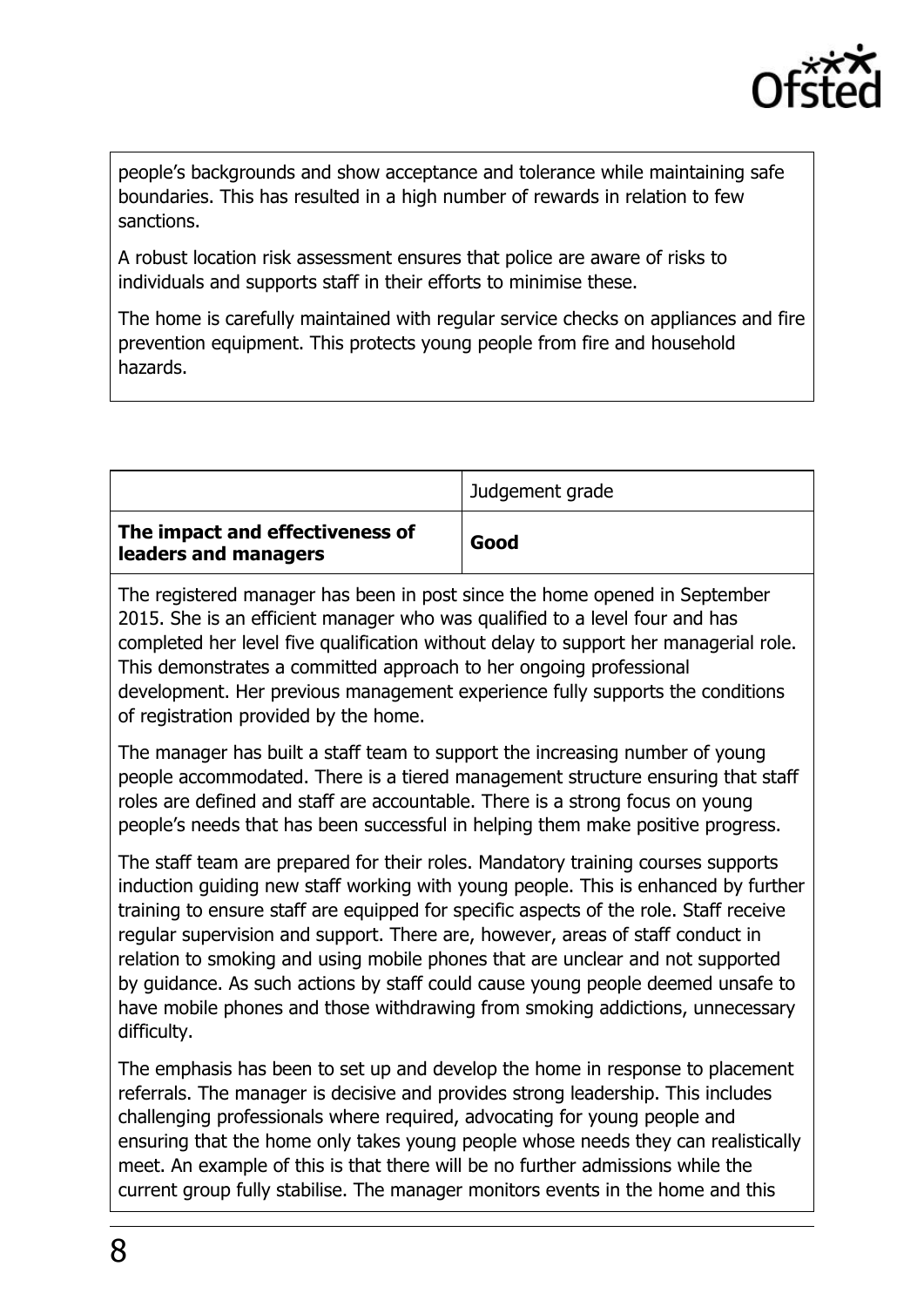

has led to actions and further training for staff. The monitoring by the independent person is adequate, but not rigorous. This has failed to identify shortfalls in behaviour management records and does not provide in-depth scrutiny of records.

Partnership working has worked well to keep young people safe. A preventative and planned approach with police and social workers has been effective in providing tailored safeguards for young people. The feedback from social workers and parents is extremely positive and highlights the benefits of the home on the individual young people.

The manager ensures that young people are fully represented, allocated with a social worker and care planning represents young people's requirements. She has been successful in challenging the local authority to ensure that these obligations are met and the home have a professional contact for each young person, receive their statutory visits and supporting documents.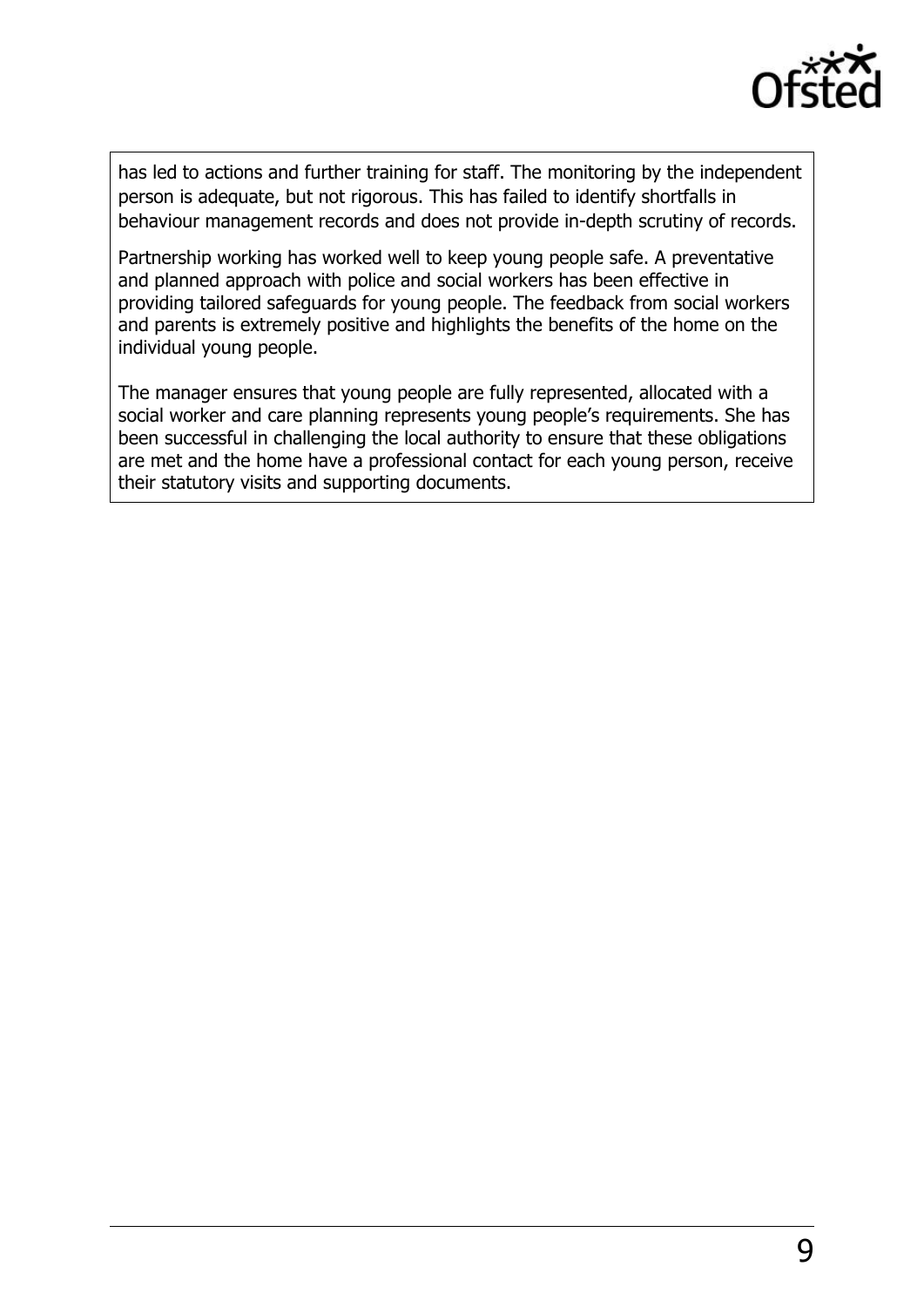

## **What the inspection judgements mean**

The experiences and progress of children and young people are at the centre of the inspection. Inspectors will use their professional judgement to determine the weight and significance of their findings in this respect. The judgements included in the report are made against Inspection of children's homes: framework for inspection.

An **outstanding** children's home provides highly effective services that contribute to significantly improved outcomes for children and young people who need help and protection and care. Their progress exceeds expectations and is sustained over time.

A **good** children's home provides effective services that help, protect and care for children and young people and have their welfare safeguarded and promoted.

In a children's home that **requires improvement**, there are no widespread or serious failures that create or leave children being harmed or at risk of harm. The welfare of looked after children is safeguarded and promoted. Minimum requirements are in place, however, the children's home is not yet delivering good protection, help and care for children and young people.

A children's home that is **inadequate** is providing services where there are widespread or serious failures that create or leave children and young people being harmed or at risk of harm or result in children looked after not having their welfare safeguarded and promoted.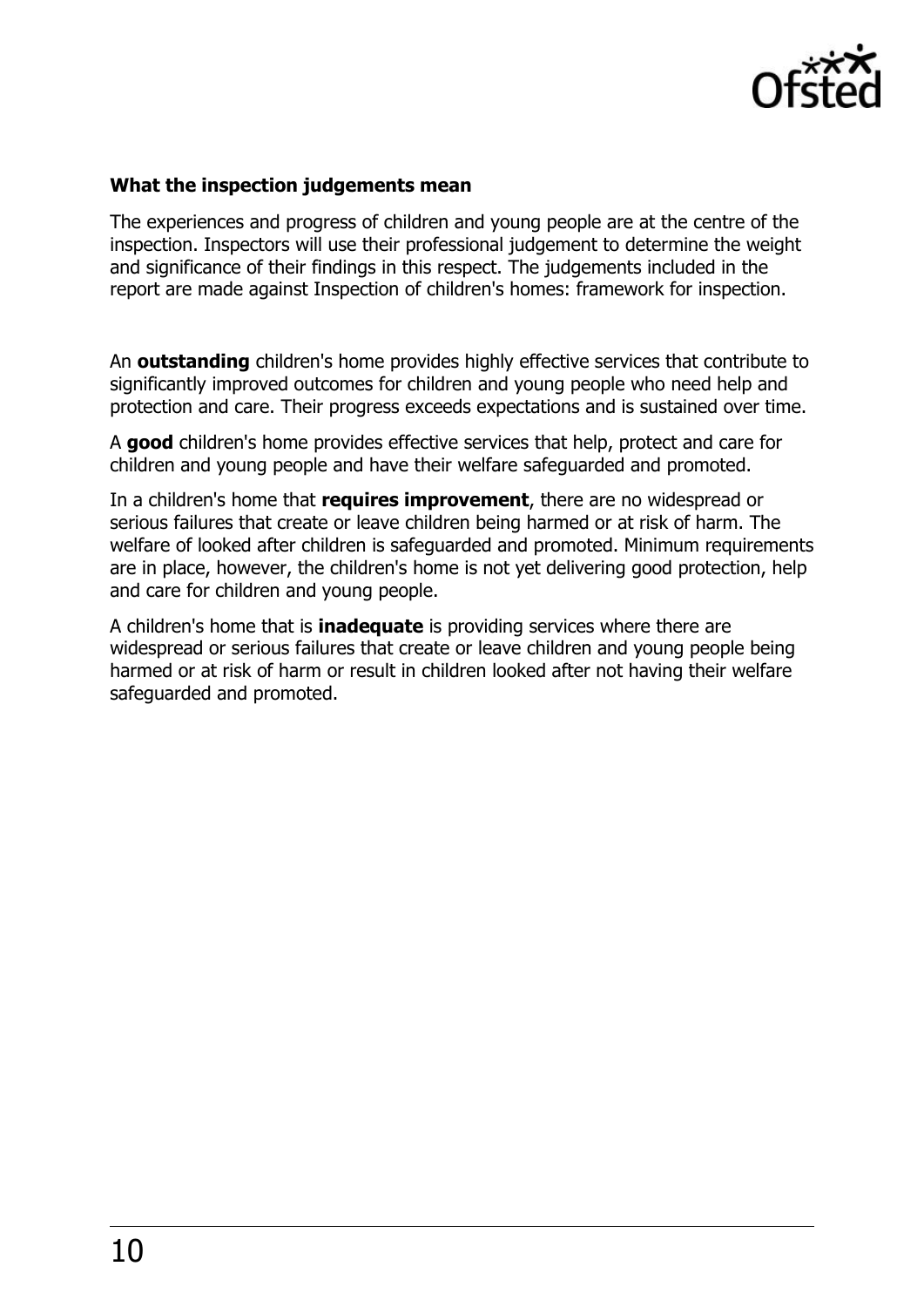

## **Information about this inspection**

Inspectors have looked closely at the experiences and progress of children and young people living in the children's home. Inspectors considered the quality of work and the difference adults make to the lives of children and young people. They read case files, watched how professional staff work with children, young people and each other and discussed the effectiveness of help and care given to children and young people. Wherever possible, they talked to children, young people and their families. In addition the inspectors have tried to understand what the children's home knows about how well it is performing, how well it is doing and what difference it is making for the children and young people who it is trying to help, protect and look after.

This inspection was carried out under the Care Standards Act 2000 to assess the effectiveness of the service and to consider how well it complies with the Children's Homes (England) Regulations 2015 and the Guide to the children's homes regulations including the quality standards.